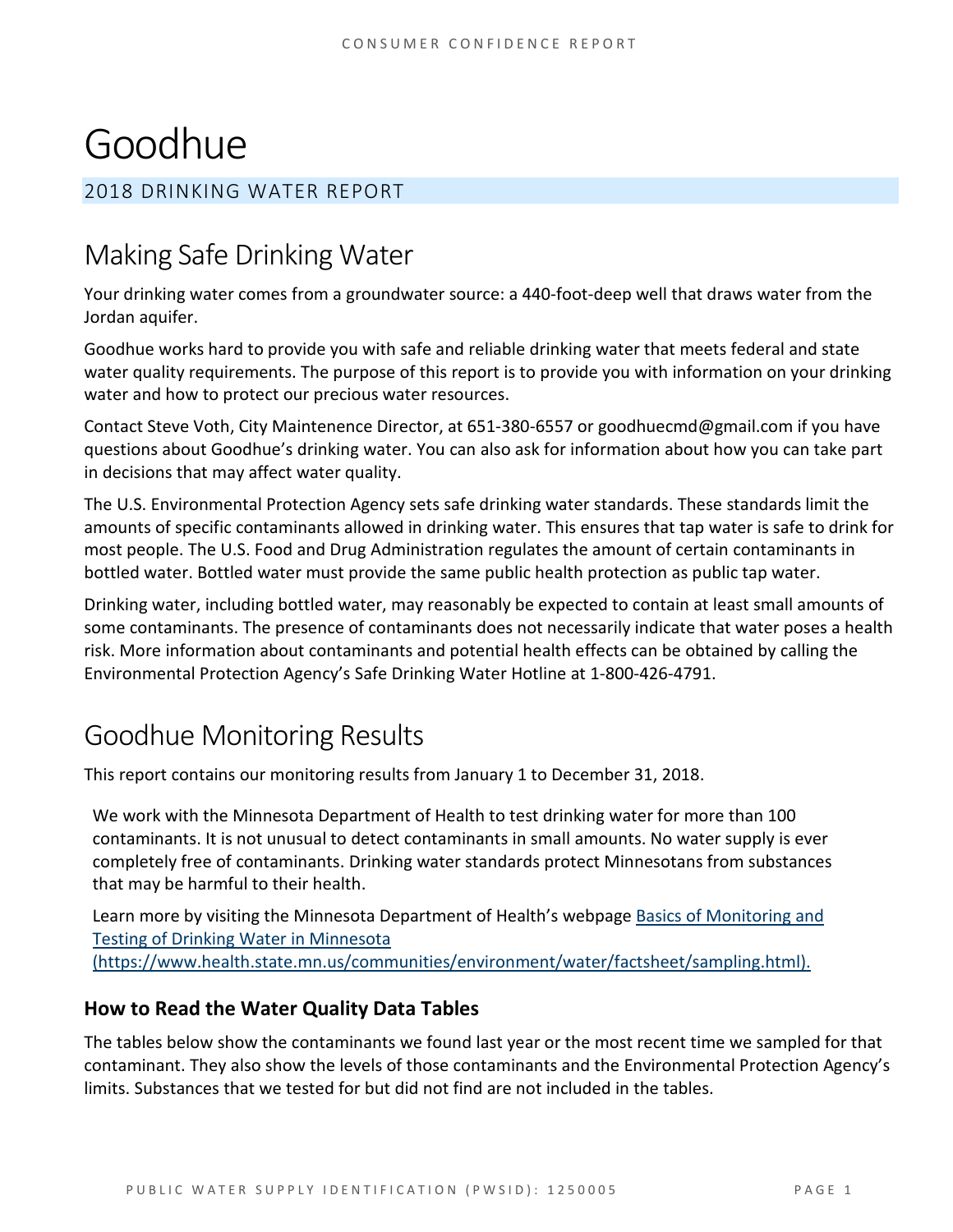We sample for some contaminants less than once a year because their levels in water are not expected to change from year to year. If we found any of these contaminants the last time we sampled for them, we included them in the tables below with the detection date.

We may have done additional monitoring for contaminants that are not included in the Safe Drinking Water Act. To request a copy of these results, call the Minnesota Department of Health at 651-201-4700 or 1-800-818-9318 between 8:00 a.m. and 4:30 p.m., Monday through Friday.

### **Definitions**

- **AL (Action Level):** The concentration of a contaminant which, if exceeded, triggers treatment or other requirements which a water system must follow.
- **EPA:** Environmental Protection Agency
- **MCL (Maximum contaminant level)**: The highest level of a contaminant that is allowed in drinking water. MCLs are set as close to the MCLGs as feasible using the best available treatment technology.
- **MCLG (Maximum contaminant level goal)**: The level of a contaminant in drinking water below which there is no known or expected risk to health. MCLGs allow for a margin of safety.
- **Level 1 Assessment**: A Level 1 assessment is a study of the water system to identify potential problems and determine (if possible) why total coliform bacteria have been found in our water system.
- **Level 2 Assessment**: A Level 2 assessment is a very detailed study of the water system to identify potential problems and determine (if possible) why an E. coli MCL violation has occurred and/or why total coliform bacteria have been found in our water system on multiple occasions.
- **MRDL (Maximum residual disinfectant level):** The highest level of a disinfectant allowed in drinking water. There is convincing evidence that addition of a disinfectant is necessary for control of microbial contaminants.
- **MRDLG (Maximum residual disinfectant level goal)**: The level of a drinking water disinfectant below which there is no known or expected risk to health. MRDLGs do not reflect the benefits of the use of disinfectants to control microbial contaminants.
- **NA (Not applicable)**: Does not apply.
- **NTU (Nephelometric Turbidity Units)**: A measure of the cloudiness of the water (turbidity).
- **pCi/l (picocuries per liter)**: A measure of radioactivity.
- **ppb (parts per billion)**: One part per billion in water is like one drop in one billion drops of water, or about one drop in a swimming pool. ppb is the same as micrograms per liter ( $\mu$ g/l).
- **ppm (parts per million)**: One part per million is like one drop in one million drops of water, or about one cup in a swimming pool. ppm is the same as milligrams per liter (mg/l).
- **PWSID:** Public water system identification.
- **TT (Treatment Technique):** A required process intended to reduce the level of a contaminant in drinking water.
- **Variances and Exemptions**: State or EPA permission not to meet an MCL or a treatment technique under certain conditions.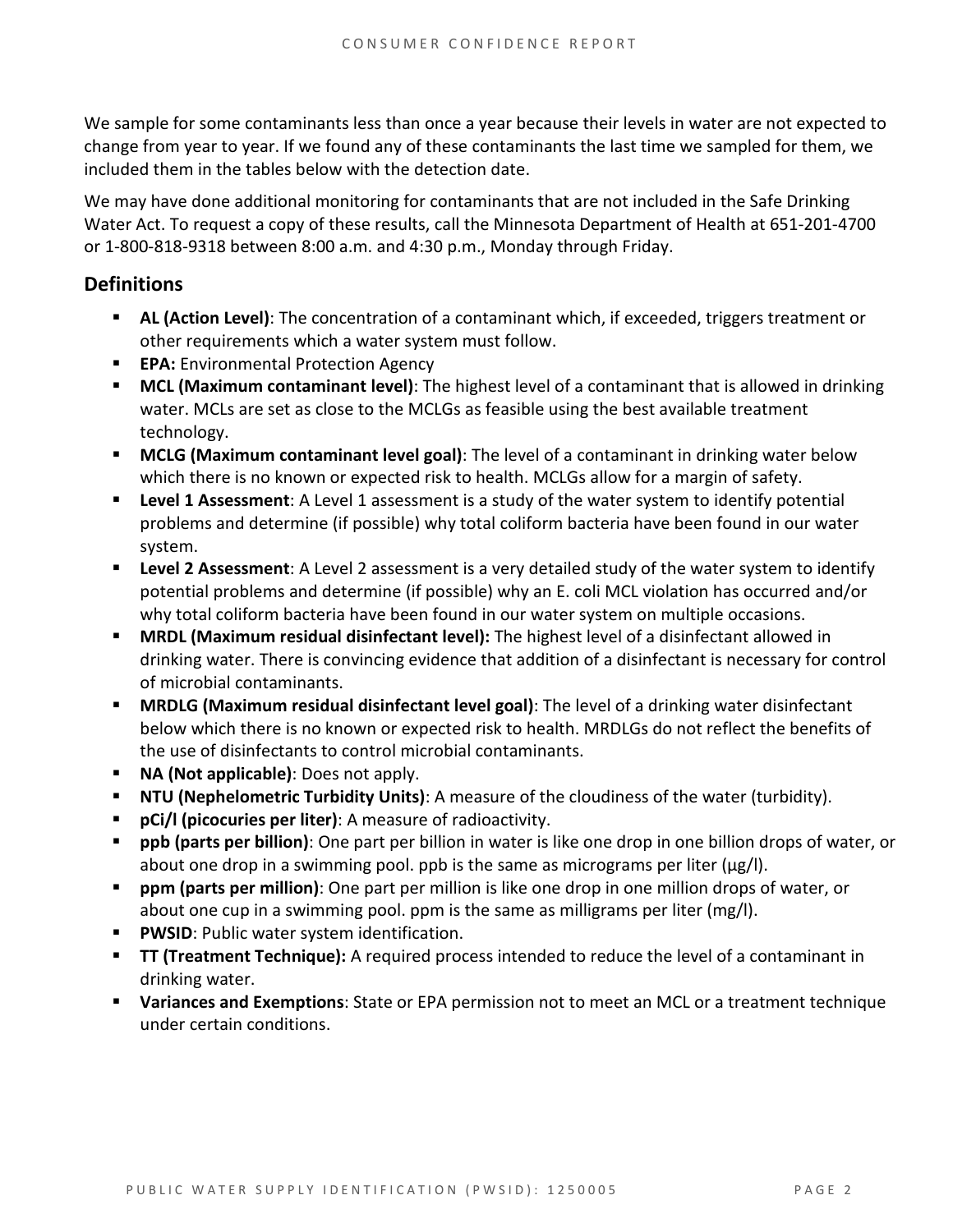### **Monitoring Results – Regulated Substances**

| LEAD AND COPPER - Tested at customer taps.                   |                                              |                                         |                                                   |                                                                      |                  |                                        |  |
|--------------------------------------------------------------|----------------------------------------------|-----------------------------------------|---------------------------------------------------|----------------------------------------------------------------------|------------------|----------------------------------------|--|
| <b>Contaminant</b><br>(Date, if sampled<br>in previous year) | EPA's<br><b>Action</b><br>Level              | EPA's<br><b>Ideal</b><br>Goal<br>(MCLG) | 90% of<br><b>Results Were</b><br><b>Less Than</b> | <b>Number</b><br>οf<br><b>Homes</b><br>with<br>High<br><b>Levels</b> | <b>Violation</b> | <b>Typical Sources</b>                 |  |
| Copper<br>(07/26/17)                                         | 90% of<br>homes<br>less<br>than $1.3$<br>ppm | 0 ppm                                   | $0.17$ ppm                                        | 0 out of<br>10                                                       | NO.              | Corrosion of<br>household<br>plumbing. |  |
| Lead (07/26/17)                                              | 90% of<br>homes<br>less<br>than 15<br>ppb    | 0 ppb                                   | $6.2$ ppb                                         | 1 out of<br>10                                                       | NO.              | Corrosion of<br>household<br>plumbing. |  |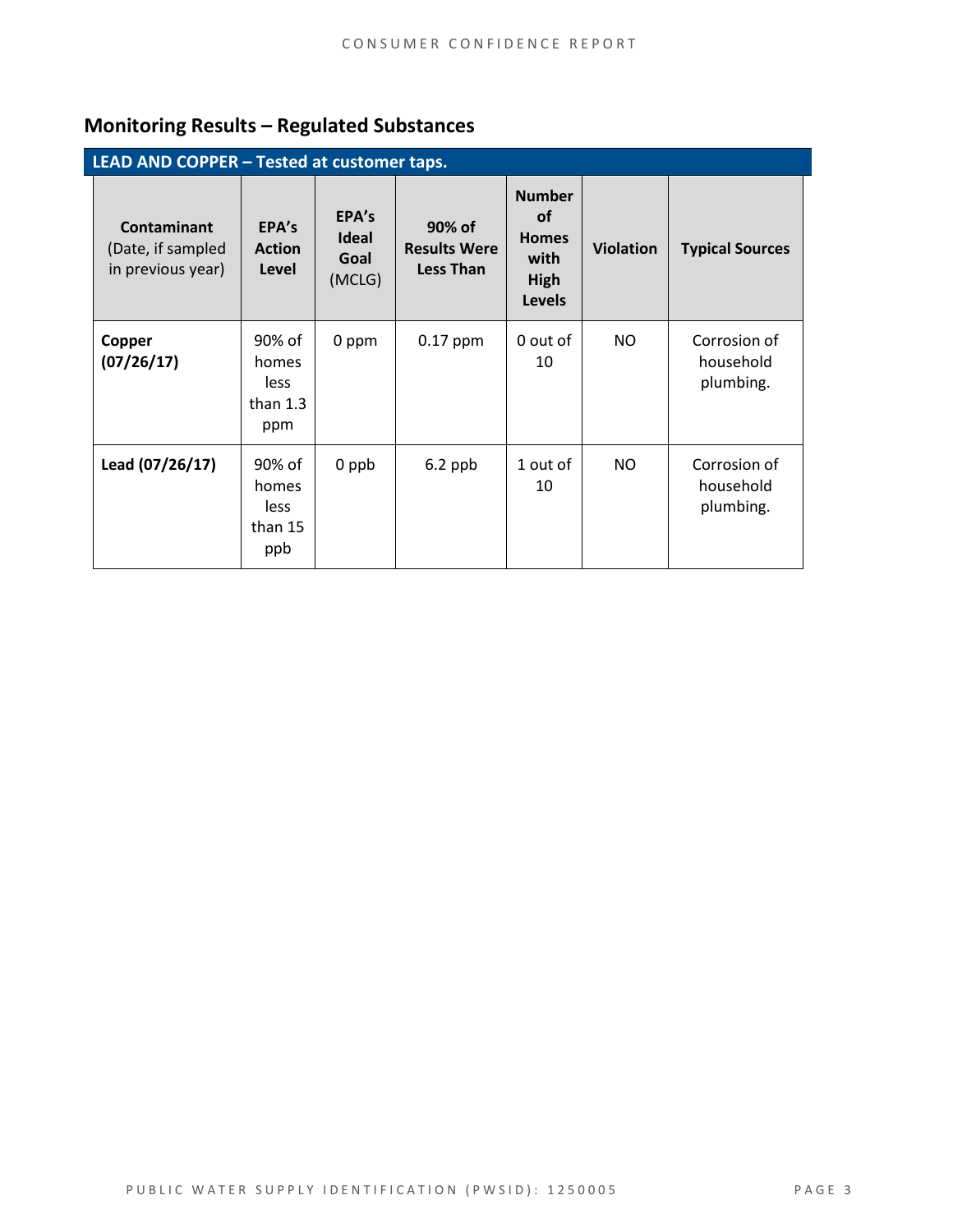| <b>INORGANIC &amp; ORGANIC CONTAMINANTS - Tested in drinking water.</b> |                         |                                         |                                                                                    |                                                              |                  |                                                                                                                   |
|-------------------------------------------------------------------------|-------------------------|-----------------------------------------|------------------------------------------------------------------------------------|--------------------------------------------------------------|------------------|-------------------------------------------------------------------------------------------------------------------|
| Contaminant (Date, if<br>sampled in previous<br>year)                   | EPA's<br>Limit<br>(MCL) | EPA's<br><b>Ideal</b><br>Goal<br>(MCLG) | <b>Highest</b><br><b>Average or</b><br><b>Highest Single</b><br><b>Test Result</b> | Range of<br><b>Detected</b><br><b>Test</b><br><b>Results</b> | <b>Violation</b> | <b>Typical</b><br><b>Sources</b>                                                                                  |
| <b>Nitrate</b>                                                          | 10.4<br>ppm             | 10 ppm                                  | $6.2$ ppm                                                                          | $0.00 - 6.20$<br>ppm                                         | <b>NO</b>        | Runoff from<br>fertilizer use;<br>Leaching from<br>septic tanks,<br>sewage;<br>Erosion of<br>natural<br>deposits. |
| Tetrachloroethylene                                                     | 5 ppb                   | 0 ppb                                   | $0.59$ ppb                                                                         | N/A                                                          | <b>NO</b>        | Discharge<br>from factories<br>and dry<br>cleaners.                                                               |
| <b>Carbon Tetrachloride</b>                                             | 5 ppb                   | 0 ppb                                   | $0.23$ ppb                                                                         | N/A                                                          | <b>NO</b>        | Discharge<br>from chemical<br>plants and<br>other<br>industrial<br>activities.                                    |

| <b>CONTAMINANTS RELATED TO DISINFECTION - Tested in drinking water.</b> |                                        |                                                  |                                                                             |                                                              |                  |                                                  |  |  |
|-------------------------------------------------------------------------|----------------------------------------|--------------------------------------------------|-----------------------------------------------------------------------------|--------------------------------------------------------------|------------------|--------------------------------------------------|--|--|
| <b>Substance (Date, if</b><br>sampled in<br>previous year)              | <b>EPA's Limit</b><br>(MCL or<br>MRDL) | EPA's<br><b>Ideal Goal</b><br>(MCLG or<br>MRDLG) | <b>Highest</b><br>Average or<br><b>Highest Single</b><br><b>Test Result</b> | Range of<br><b>Detected</b><br><b>Test</b><br><b>Results</b> | <b>Violation</b> | <b>Typical Sources</b>                           |  |  |
| <b>Total</b><br><b>Trihalomethanes</b><br>(TTHMs)                       | 80 ppb                                 | N/A                                              | $2.4$ ppb                                                                   | N/A                                                          | NO.              | By-product of<br>drinking water<br>disinfection. |  |  |
| <b>Total Chlorine</b>                                                   | $4.0$ ppm                              | $4.0$ ppm                                        | $0.58$ ppm                                                                  | $0.33 -$<br>$0.75$ ppm                                       | NO.              | Water additive used<br>to control microbes.      |  |  |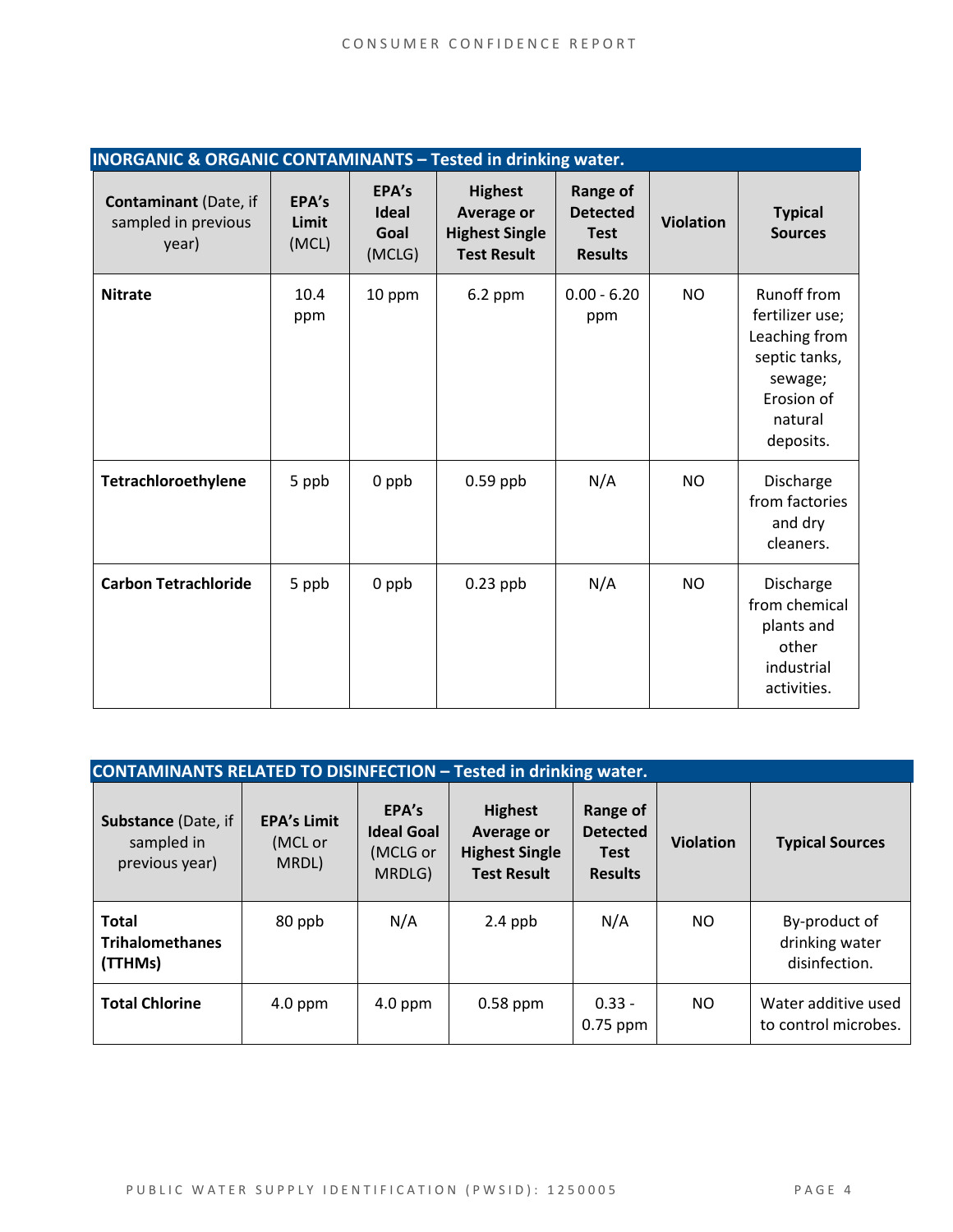| <b>OTHER SUBSTANCES - Tested in drinking water.</b>        |                         |                                      |                                                                   |                                                              |                  |                                                                                        |  |
|------------------------------------------------------------|-------------------------|--------------------------------------|-------------------------------------------------------------------|--------------------------------------------------------------|------------------|----------------------------------------------------------------------------------------|--|
| <b>Substance (Date, if</b><br>sampled in previous<br>year) | EPA's<br>Limit<br>(MCL) | EPA's<br><b>Ideal Goal</b><br>(MCLG) | <b>Highest Average or</b><br><b>Highest Single Test</b><br>Result | Range of<br><b>Detected</b><br><b>Test</b><br><b>Results</b> | <b>Violation</b> | <b>Typical</b><br><b>Sources</b>                                                       |  |
| <b>Fluoride</b>                                            | $4.0$ ppm               | $4.0$ ppm                            | $1.36$ ppm                                                        | $0.85 -$<br>1.70<br>ppm                                      | <b>NO</b>        | Erosion of<br>natural<br>deposits;<br>Water<br>additive to<br>promote<br>strong teeth. |  |

### **Potential Health Effects and Corrective Actions (If Applicable)**

Lead: Infants and children who drink water containing lead in excess of the action level could experience delays in their physical or mental development. Children could show slight deficits in attention span and learning abilities. Adults who drink this water over many years could develop kidney problems or high blood pressure.

Nitrate: Nitrate in drinking water at levels above 10 parts per million is a health risk for infants of less than six months of age. High nitrate levels in drinking water can cause blue baby syndrome. Nitrate levels may rise quickly for short periods of time because of rainfall or agricultural activity. If you are caring for an infant, you should ask advice from your health care provider.

Copper: During the year, we failed to provide lead results to persons served at the sites that were tested as required by the Lead and Copper Rule during the timeframe allowed

Lead: During the year, we failed to provide lead results to persons served at the sites that were tested as required by the Lead and Copper Rule during the timeframe allowed

#### **Some People Are More Vulnerable to Contaminants in Drinking Water**

Some people may be more vulnerable to contaminants in drinking water than the general population. Immuno-compromised persons such as persons with cancer undergoing chemotherapy, persons who have undergone organ transplants, people with HIV/AIDS or other immune system disorders, some elderly, and infants can be particularly at risk from infections. The developing fetus and therefore pregnant women may also be more vulnerable to contaminants in drinking water. These people or their caregivers should seek advice about drinking water from their health care providers. EPA/Centers for Disease Control (CDC)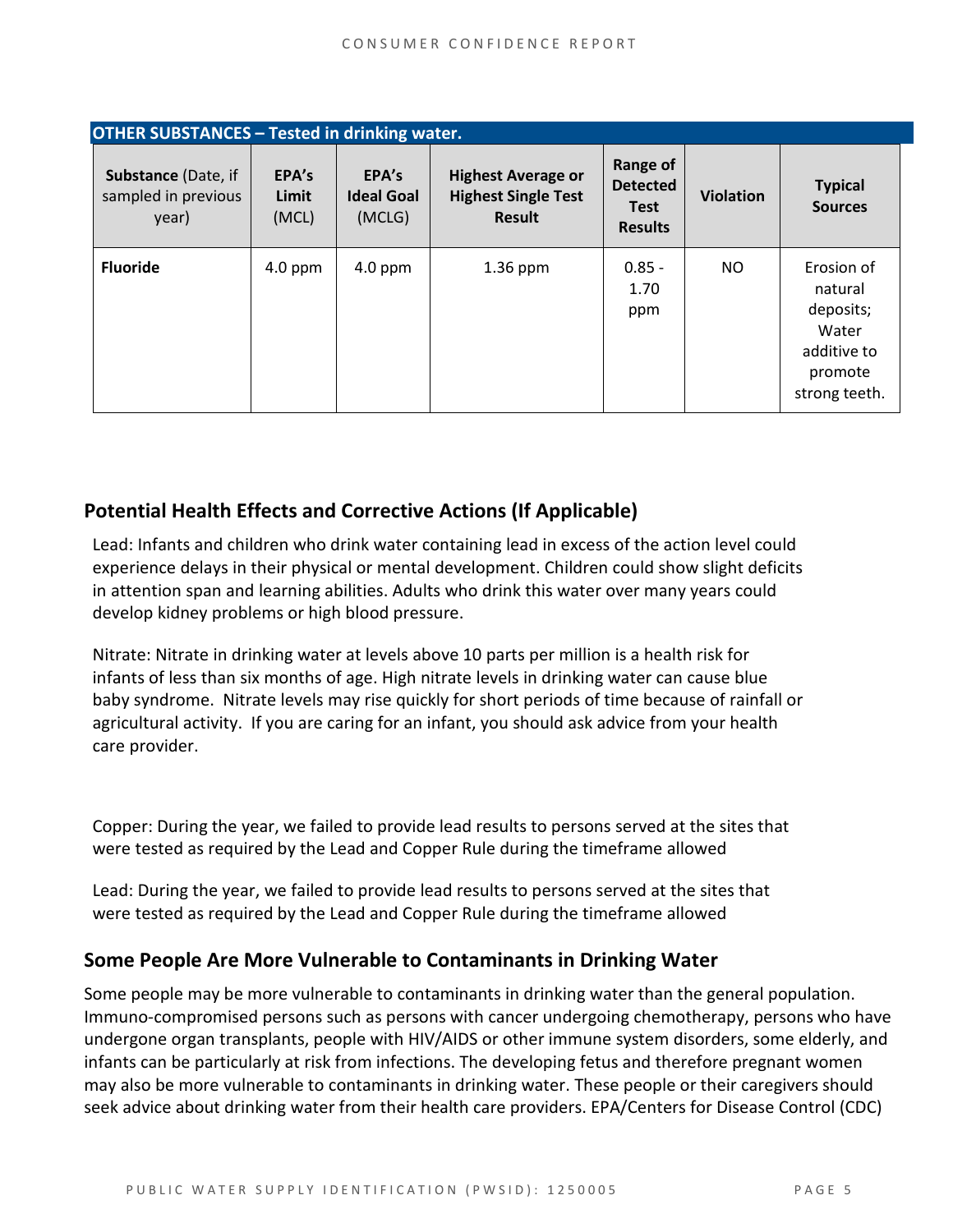guidelines on appropriate means to lessen the risk of infection by *Cryptosporidium* and other microbial contaminants are available from the Safe Drinking Water Hotline at 1-800-426-4791.

# Learn More about Your Drinking Water

### **Drinking Water Sources**

Minnesota's primary drinking water sources are groundwater and surface water. Groundwater is the water found in aquifers beneath the surface of the land. Groundwater supplies 75 percent of Minnesota's drinking water. Surface water is the water in lakes, rivers, and streams above the surface of the land. Surface water supplies 25 percent of Minnesota's drinking water.

Contaminants can get in drinking water sources from the natural environment and from people's daily activities. There are five main types of contaminants in drinking water sources.

- **Microbial contaminants,** such as viruses, bacteria, and parasites. Sources include sewage treatment plants, septic systems, agricultural livestock operations, pets, and wildlife.
- **Inorganic contaminants** include salts and metals from natural sources (e.g. rock and soil), oil and gas production, mining and farming operations, urban stormwater runoff, and wastewater discharges.
- **Pesticides and herbicides** are chemicals used to reduce or kill unwanted plants and pests. Sources include agriculture, urban stormwater runoff, and commercial and residential properties.
- **Organic chemical contaminants** include synthetic and volatile organic compounds. Sources include industrial processes and petroleum production, gas stations, urban stormwater runoff, and septic systems.
- **Radioactive contaminants** such as radium, thorium, and uranium isotopes come from natural sources (e.g. radon gas from soils and rock), mining operations, and oil and gas production.

The Minnesota Department of Health provides information about your drinking water source(s) in a source water assessment, including:

- How Goodhue is protecting your drinking water source(s);
- Nearby threats to your drinking water sources;
- How easily water and pollution can move from the surface of the land into drinking water sources, based on natural geology and the way wells are constructed.

Find your source water assessment a[t Source Water Assessments](https://www.health.state.mn.us/communities/environment/water/swp/swa)  [\(https://www.health.state.mn.us/communities/environment/water/swp/swa\)](https://www.health.state.mn.us/communities/environment/water/swp/swa) or call 651-201-4700 or 1- 800-818-9318 between 8:00 a.m. and 4:30 p.m., Monday through Friday.

### **Lead in Drinking Water**

You may be in contact with lead through paint, water, dust, soil, food, hobbies, or your job. Coming in contact with lead can cause serious health problems for everyone. There is no safe level of lead. Babies, children under six years, and pregnant women are at the highest risk.

Lead is rarely in a drinking water source, but it can get in your drinking water as it passes through lead service lines and your household plumbing system. Goodhue provides high quality drinking water, but it cannot control the plumbing materials used in private buildings.